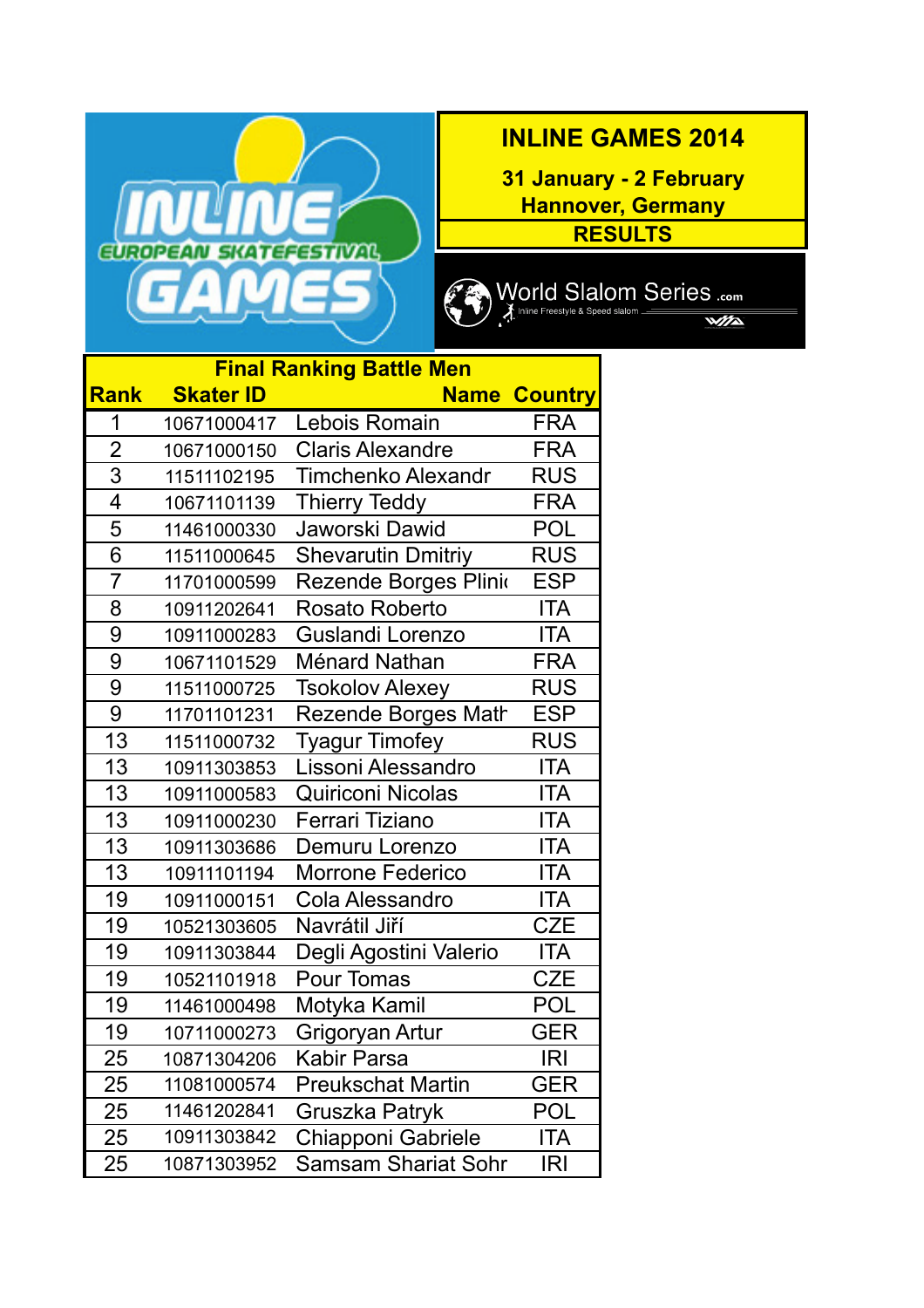| 25 | 10671303243 | <b>Chalot Ken</b>           | <b>FRA</b> |
|----|-------------|-----------------------------|------------|
| 25 | 10911000077 | <b>Brambilla Alessandro</b> | <b>ITA</b> |
| 25 | 10911303843 | Degli Agostini Lorenzc      | ITA        |
| 33 | 10711101937 | <b>Jähnert Hannes</b>       | <b>GER</b> |
| 33 | 11461202494 | Giedziun Sebastian          | <b>POL</b> |
| 33 | 10911303855 | Pallazzi Matteo             | <b>ITA</b> |
| 33 | 10521102186 | Brandejs Tomáš              | <b>CZE</b> |
| 33 | 10711101740 | <b>Schroeder Martin</b>     | <b>GER</b> |
| 33 | 10911000078 | <b>Brivio Savio</b>         | ITA        |
| 33 | 11461304274 | Mączyński Jakub             | POL        |
| 33 | 10711000445 | Lippert Jochen              | <b>GER</b> |
| 41 | 10671202736 | Delaune Aloïs               | FRA        |

|                | <b>Final Ranking Battle Women</b> |                            |                     |  |  |
|----------------|-----------------------------------|----------------------------|---------------------|--|--|
| <b>Rank</b>    | <b>Skater ID</b>                  |                            | <b>Name Country</b> |  |  |
| 1              | 21511001011                       | <b>Kuznetsova Daria</b>    | <b>RUS</b>          |  |  |
| $\overline{2}$ | 21891001087                       | <b>Boiko Maryna</b>        | <b>UKR</b>          |  |  |
| 3              | 21461000999                       | <b>Prucnal Angelika</b>    | <b>POL</b>          |  |  |
| 4              | 20671000896                       | Granjon Zoé                | <b>FRA</b>          |  |  |
| 5              | 21891001092                       | Komarchuk Ksenija          | <b>UKR</b>          |  |  |
| $\overline{6}$ | 21461000983                       | Czapla Ewelina             | <b>POL</b>          |  |  |
| $\overline{7}$ | 21461000984                       | Czapla Justyna             | <b>POL</b>          |  |  |
| 8              | 20671000895                       | <b>Granjon Lily</b>        | <b>FRA</b>          |  |  |
| 9              | 20911000942                       | <b>Bossi Barbara</b>       | <b>ITA</b>          |  |  |
| 9              | 20911000956                       | Morbidoni Camilla          | <b>ITA</b>          |  |  |
| 9              | 21511101213                       | Dubinchik Ksenia           | <b>RUS</b>          |  |  |
| 9              | 21461000985                       | Czapla Paulina             | <b>POL</b>          |  |  |
| 13             | 20911000949                       | Lualdi Chiara              | <b>ITA</b>          |  |  |
| 13             | 20711000931                       | Ziertmann Anya             | <b>GER</b>          |  |  |
| 13             | 20911202850                       | De Sensi Federica          | <b>ITA</b>          |  |  |
| 13             | 21701202559                       | <b>Fatmi Garcia Miriam</b> | <b>ESP</b>          |  |  |
| 17             | 20911202698                       | Munari Vittoria            | <b>ITA</b>          |  |  |
| 17             | 20521202568                       | Noskova Tereza             | <b>CZE</b>          |  |  |
| 17             | 20911303706                       | Conzi Francesca            | <b>ITA</b>          |  |  |
| 17             | 20911000958                       | <b>Puricelli Chiara</b>    | <b>ITA</b>          |  |  |
| 17             | 21461000980                       | Bednarska Izabela          | <b>POL</b>          |  |  |
| 17             | 20521101912                       | Szabová Eliška             | <b>CZE</b>          |  |  |
| 17             | 20911101200                       | <b>Moretto Elena</b>       | <b>ITA</b>          |  |  |
| 17             | 20521102191                       | Navrátilová Hana           | <b>CZE</b>          |  |  |
| 25             | 20911000941                       | <b>Bertelli Federica</b>   | <b>ITA</b>          |  |  |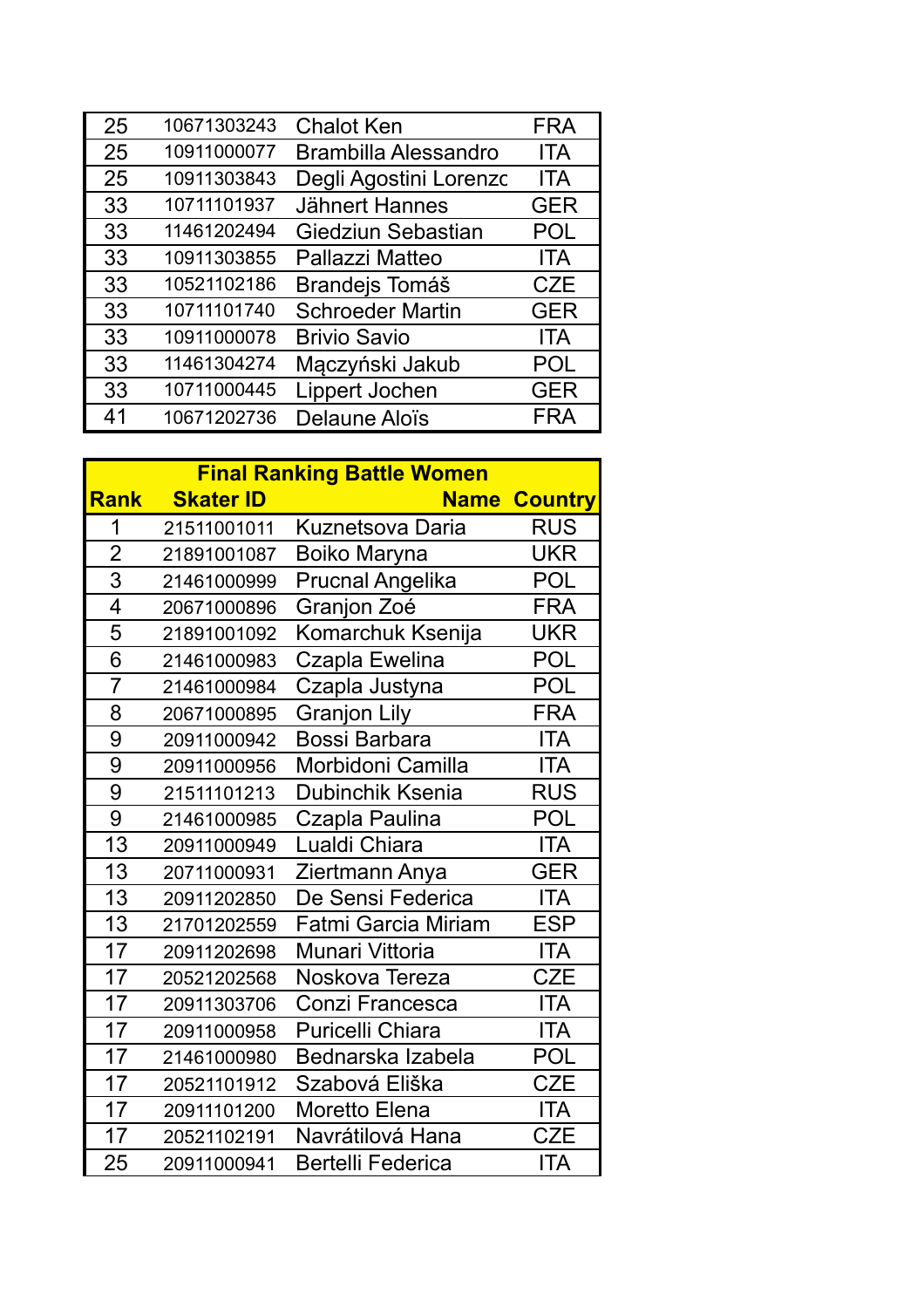| 25 | 20711303799 | <b>Seefried Beke</b>    | <b>GFR</b> |
|----|-------------|-------------------------|------------|
| 25 | 20911303870 | <b>Brivio Francesca</b> | <b>ITA</b> |
| 25 | <b>XXX</b>  | Jabri Sara              | GFR        |
| 25 | 20711202383 | Marschallek Jana        | GFR        |
| 25 | 20711303282 | Dittmann Vanessa        | GER        |
|    |             |                         |            |

|                | <b>Final Ranking Classic Freestyle Men</b> |                            |             |  |
|----------------|--------------------------------------------|----------------------------|-------------|--|
| <b>Rank</b>    | <b>Skater ID</b>                           | <b>Name</b>                | <b>Ctry</b> |  |
| 1              | 10671000150                                | <b>Claris Alexandre</b>    | <b>FRA</b>  |  |
| $\overline{2}$ | 11511102195                                | <b>Timchenko Alexandr</b>  | <b>RUS</b>  |  |
| 3              | 10671000417                                | Lebois Romain              | <b>FRA</b>  |  |
| 4              | 10181000653                                | <b>Shulgan Alexander</b>   | <b>BLR</b>  |  |
| 5              | 10671101139                                | <b>Thierry Teddy</b>       | <b>FRA</b>  |  |
| 6              | 11511000645                                | <b>Shevarutin Dmitry</b>   | <b>RUS</b>  |  |
| 7              | 11461000330                                | Jaworski Dawid             | POL         |  |
| 8              | 11511000725                                | <b>Tsokolov Alexey</b>     | <b>RUS</b>  |  |
| 9              | 10911000283                                | Guslandi Lorenzo           | <b>ITA</b>  |  |
| 10             | 10911202641                                | <b>Rosato Roberto</b>      | <b>ITA</b>  |  |
| 11             | 10911000583                                | <b>Quiriconi Nicolas</b>   | <b>ITA</b>  |  |
| 12             | 10911000230                                | Ferrari Tiziano            | <b>ITA</b>  |  |
| 13             | 10671101529                                | <b>Menard Nathan</b>       | <b>FRA</b>  |  |
| 14             | 11701000599                                | Rezende Borges Plinio      | <b>ESP</b>  |  |
| 15             | 11701101231                                | <b>Rezende Borges Math</b> | <b>ESP</b>  |  |
| 16             | 10911101194                                | <b>Morrone Federico</b>    | ITA         |  |
| 17             | 11461000498                                | Motyka Kamil               | POL         |  |
| 18             | 10911000151                                | <b>Cola Alessandro</b>     | ITA         |  |
| 19             | 10711000636                                | <b>Schneider Florian</b>   | <b>GER</b>  |  |
| 20             | 10521101918                                | Pour Tomas                 | <b>CZE</b>  |  |

| <b>Qualifications Classic Freestyle Men</b> |                  |                            |             |  |
|---------------------------------------------|------------------|----------------------------|-------------|--|
| <b>Rank</b>                                 | <b>Skater ID</b> | <b>Name</b>                | <b>Ctry</b> |  |
| $\mathbf 1$                                 | 11701101231      | <b>Rezende Borges Mat</b>  | <b>ESP</b>  |  |
| 2                                           | 11461000498      | <b>Motyka Kamil</b>        | <b>POL</b>  |  |
| 3                                           | 10671303243      | <b>Chalot Ken</b>          | <b>FRA</b>  |  |
| 4                                           | 11461202841      | Gruzka Patryk              | <b>POL</b>  |  |
| 5                                           | 10871303952      | <b>Samsam Shariat Sohr</b> | <b>IRI</b>  |  |
| 6                                           | 10521102186      | <b>Brandejs Tomas</b>      | <b>CZE</b>  |  |
| 7                                           | 10521303605      | Navratil Jiri              | <b>CZE</b>  |  |
| 8                                           | 10871304206      | <b>Kabir Parsa</b>         | <b>IRI</b>  |  |
| 9                                           | 11461202494      | Giedziun Sebastian         | POL         |  |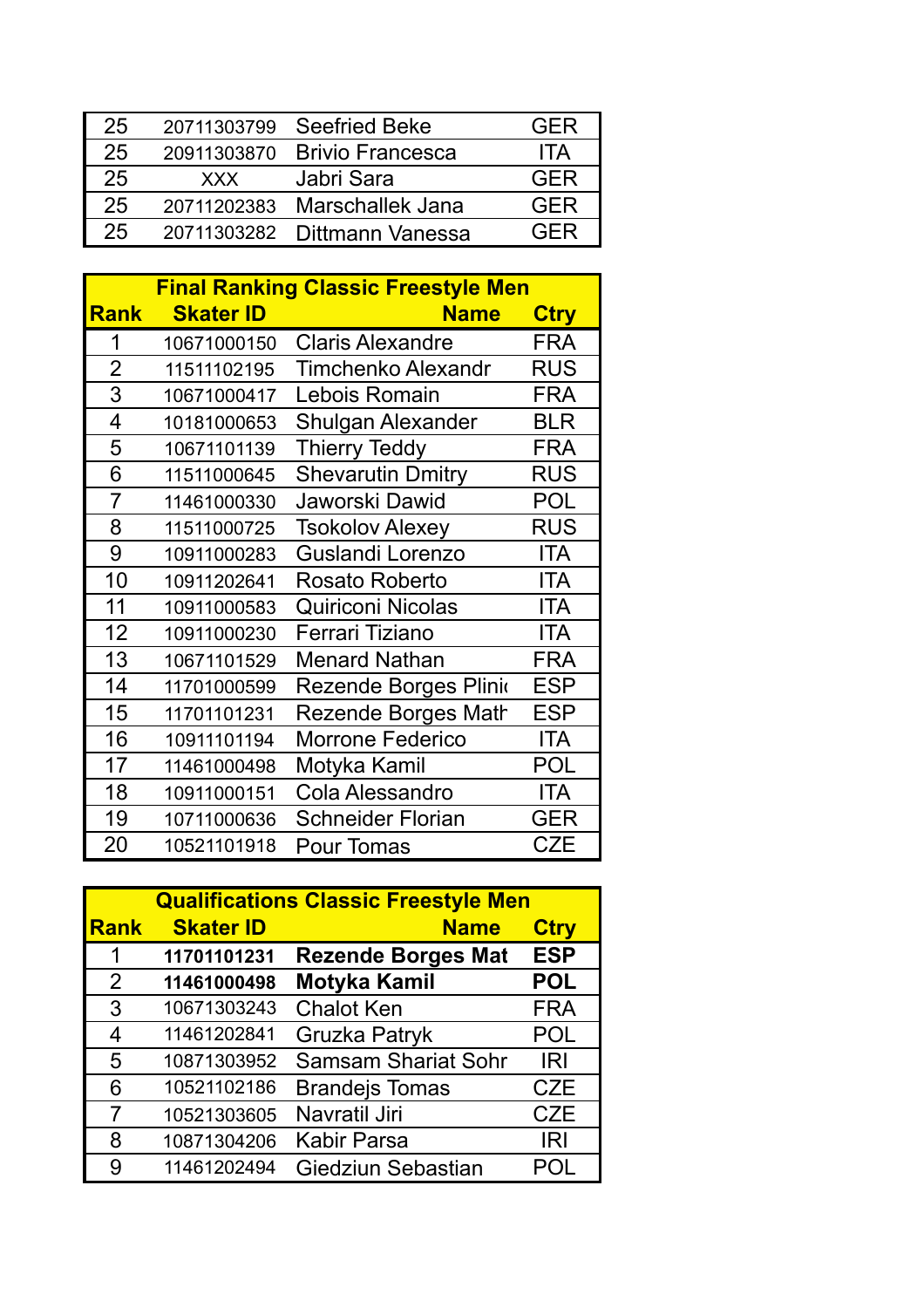|                |                  | <b>Final Ranking Classic Freestyle Women</b> |             |
|----------------|------------------|----------------------------------------------|-------------|
| <b>Rank</b>    | <b>Skater ID</b> | <b>Name</b>                                  | <b>Ctry</b> |
| 1              | 21511001011      | Kuznetsova Daria                             | <b>RUS</b>  |
| $\overline{2}$ | 21891001087      | Boiko Maryna                                 | <b>UKR</b>  |
| 3              | 21511101213      | Dubinchik Ksenia                             | <b>RUS</b>  |
| 4              | 20671000896      | Granjon Zoé                                  | <b>FRA</b>  |
| 5              | 20911000956      | Morbidoni Camilla                            | <b>ITA</b>  |
| 6              | 21461000983      | Czapla Ewelina                               | <b>POL</b>  |
| $\overline{7}$ | 21891001092      | Komarchuk Kseniia                            | <b>UKR</b>  |
| 8              | 21461000999      | <b>Prucnal Angelika</b>                      | <b>POL</b>  |
| 9              | 20671000895      | <b>Granjon Lily</b>                          | <b>FRA</b>  |
| 10             | 21461000985      | Czapla Paulina                               | POL         |
| 11             | 21461000984      | Czapla Justyna                               | <b>POL</b>  |
| 12             | 20911000949      | Lualdi Chiara                                | <b>ITA</b>  |
| 13             | 20911000942      | <b>Bossi Barbara</b>                         | <b>ITA</b>  |
| 14             | 20711000931      | Ziertmann Anya                               | <b>GER</b>  |
| 15             | 20911202850      | De Sensi Federica                            | <b>ITA</b>  |
| 16             | 20911000958      | <b>Puricelli Chiara</b>                      | <b>ITA</b>  |
| 17             | 20911202698      | Munari Vittoria                              | ITA         |
| 18             | 21461000980      | Bednarska Izabela                            | POL         |
| 19             | 20521102191      | Navratilova Hana                             | <b>CZE</b>  |
| 20             | 20911000941      | <b>Bertelli Federica</b>                     | <b>ITA</b>  |
| 21             | 21701202559      | <b>Fatmi Garcia Miriam</b>                   | <b>ESP</b>  |
| 22             | 20911101200      | Moretto Elena                                | <b>ITA</b>  |
| 23             | 20711303282      | Dittmann Vanessa                             | <b>GER</b>  |

| <b>Final Ranking Speed Slalom Men</b> |                  |                             |                     |               |               |
|---------------------------------------|------------------|-----------------------------|---------------------|---------------|---------------|
| <b>Place</b>                          | <b>Skater ID</b> |                             | <b>Name Country</b> | <b>Q.B.T.</b> | <b>F.B.T.</b> |
|                                       | 10911000078      | <b>Brivio Savio</b>         | ITA                 | 4,428         | 5,276         |
| $\overline{2}$                        | 10911000077      | <b>Brambilla Alessandro</b> | <b>ITA</b>          | 4,475         | 5,427         |
| 3                                     | 10911101194      | <b>Morrone Federico</b>     | <b>ITA</b>          | 4,869         | 5,435         |
| 4                                     | 10911000245      | Galli Francesco             | ITA                 | 4,902         | 5,537         |
| 5                                     | 10911000504      | Nai Oleari Simone           | <b>ITA</b>          | 4,590         | 5,418         |
| 6                                     | 10911000283      | Guslandi Lorenzo            | <b>ITA</b>          | 4,803         | 5,543         |
| 7                                     | 10911303686      | Demuru Lorenzo              | <b>ITA</b>          | 4,833         | 5,680         |
| 8                                     | 11511102195      | Timchenko Alexandr          | <b>RUS</b>          | 4,900         | 5,924         |
| 9                                     | 10911000583      | <b>Quiriconi Nicolas</b>    | <b>ITA</b>          | 4,601         |               |
| 10                                    | 10911202641      | Rosato Roberto              | <b>ITA</b>          | 4,608         | 5,897         |
| 11                                    | 11701101231      | Rezende Borges Math         | <b>ESP</b>          | 4,642         | 5,874         |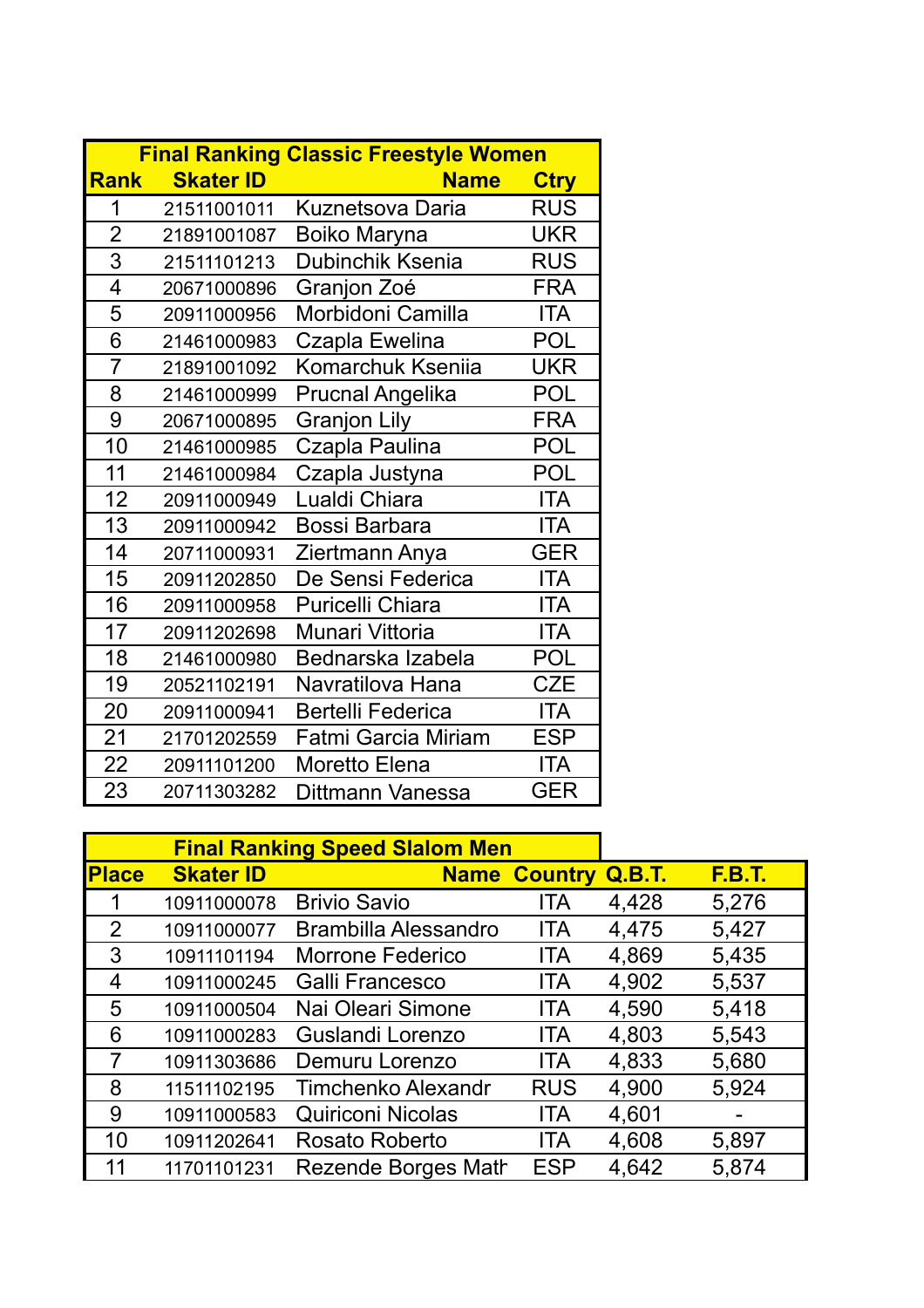| 12 | 10871304206 | <b>Kabir Parsa</b>         | <b>IRI</b> | 4,695 | 5,884                    |
|----|-------------|----------------------------|------------|-------|--------------------------|
| 13 | 10671000417 | Lebois Romain              | <b>FRA</b> | 4,795 | 5,659                    |
| 14 | 11461000330 | Jaworski Dawid             | <b>POL</b> | 4,918 | 5,688                    |
| 15 | 10911000615 | Rosato Gian Marco          | <b>ITA</b> | 4,922 | 6,201                    |
| 16 | 10181000653 | <b>Shulgan Alexander</b>   | <b>BLR</b> | 4,981 | 6,216                    |
| 17 | 10911303869 | Lazzerini Marco            | <b>ITA</b> | 5,018 |                          |
| 18 | 10911303855 | Pallazzi Matteo            | ITA        | 5,042 |                          |
| 19 | 10911303843 | Degli Agostini Lorenzc     | <b>ITA</b> | 5,079 |                          |
| 20 | 11511000725 | <b>Tsokolov Alexey</b>     | <b>RUS</b> | 5,124 | $\overline{a}$           |
| 21 | 10871303952 | <b>Samsam Shariat Sohr</b> | <b>IRI</b> | 5,237 | $\overline{\phantom{0}}$ |
| 22 | 11511000645 | <b>Shevarutin Dmitriy</b>  | <b>RUS</b> | 5,262 |                          |
| 23 | 11701000599 | Rezende Borges Plinio      | <b>ESP</b> | 5,271 |                          |
| 24 | 10911000230 | Ferrari Tiziano            | <b>ITA</b> | 5,274 |                          |
| 25 | 10911000151 | Cola Alessandro            | <b>ITA</b> | 5,404 | $\overline{\phantom{0}}$ |
| 26 | 10911303844 | Degli Agostini Valerio     | <b>ITA</b> | 5,511 |                          |
| 27 | 10911303842 | Chiapponi Gabriele         | ITA        | 5,558 | $\blacksquare$           |
| 28 | 10671101529 | Ménard Nathan              | <b>FRA</b> | 5,659 | -                        |
| 29 | 10711000636 | <b>Schneider Florian</b>   | <b>GER</b> | 5,697 |                          |
| 30 | 10711000273 | Grigoryan Artur            | <b>GER</b> | 5,717 |                          |
| 31 | 10671000617 | Rozbroj Boris              | <b>FRA</b> | 5,762 |                          |
| 32 | 11461202494 | Giedziun Sebastian         | <b>POL</b> | 5,802 | -                        |
| 33 | 10521101918 | Pour Tomas                 | <b>CZE</b> | 5,920 |                          |
| 34 | 10911303853 | Lissoni Alessandro         | <b>ITA</b> | 5,937 | $\blacksquare$           |
| 35 | 10521102186 | <b>Brandejs Tomáš</b>      | <b>CZE</b> | 6,218 |                          |
| 36 | 10671202736 | Delaune Aloïs              | <b>FRA</b> | 6,227 |                          |
| 37 | 10521303605 | Navrátil Jiří              | <b>CZE</b> | 6,726 |                          |
| 38 | 10711000445 | Lippert Jochen             | GER        | 7,107 |                          |
| 39 | 10671303243 | <b>Chalot Ken</b>          | <b>FRA</b> | 7,528 |                          |
| 40 | 11461304274 | Mączyński Jakub            | <b>POL</b> | 8,300 |                          |
| 41 | 10711000231 | Ferroni Marco              | <b>GER</b> | DQ    |                          |
| 41 | 10671101539 | <b>Ménard Thierry</b>      | <b>FRA</b> | DQ    |                          |
| 41 | 11081000574 | <b>Preukschat Martin</b>   | LTU        | DQ    |                          |

| <b>Final Ranking Speed Slalom Women</b> |                  |                               |                            |       |               |
|-----------------------------------------|------------------|-------------------------------|----------------------------|-------|---------------|
| <b>Place</b>                            | <b>Skater ID</b> |                               | <b>Name Country Q.B.T.</b> |       | <b>F.B.T.</b> |
|                                         |                  | 20671000895 Granjon Lily      | <b>FRA</b>                 | 4,897 | 5,880         |
| 2                                       |                  | 20911000942 Bossi Barbara     | <b>ITA</b>                 | 5,067 | 5,947         |
| $\mathbf{3}$                            |                  | 20911202850 De Sensi Federica | <b>ITA</b>                 | 5,239 | 5,937         |
| 4                                       |                  | 20911101200 Moretto Elena     | ITA                        | 5,239 | 6,162         |
| 5                                       |                  | 20671000896 Granjon Zoé       | <b>FRA</b>                 | 5,116 | 5,959         |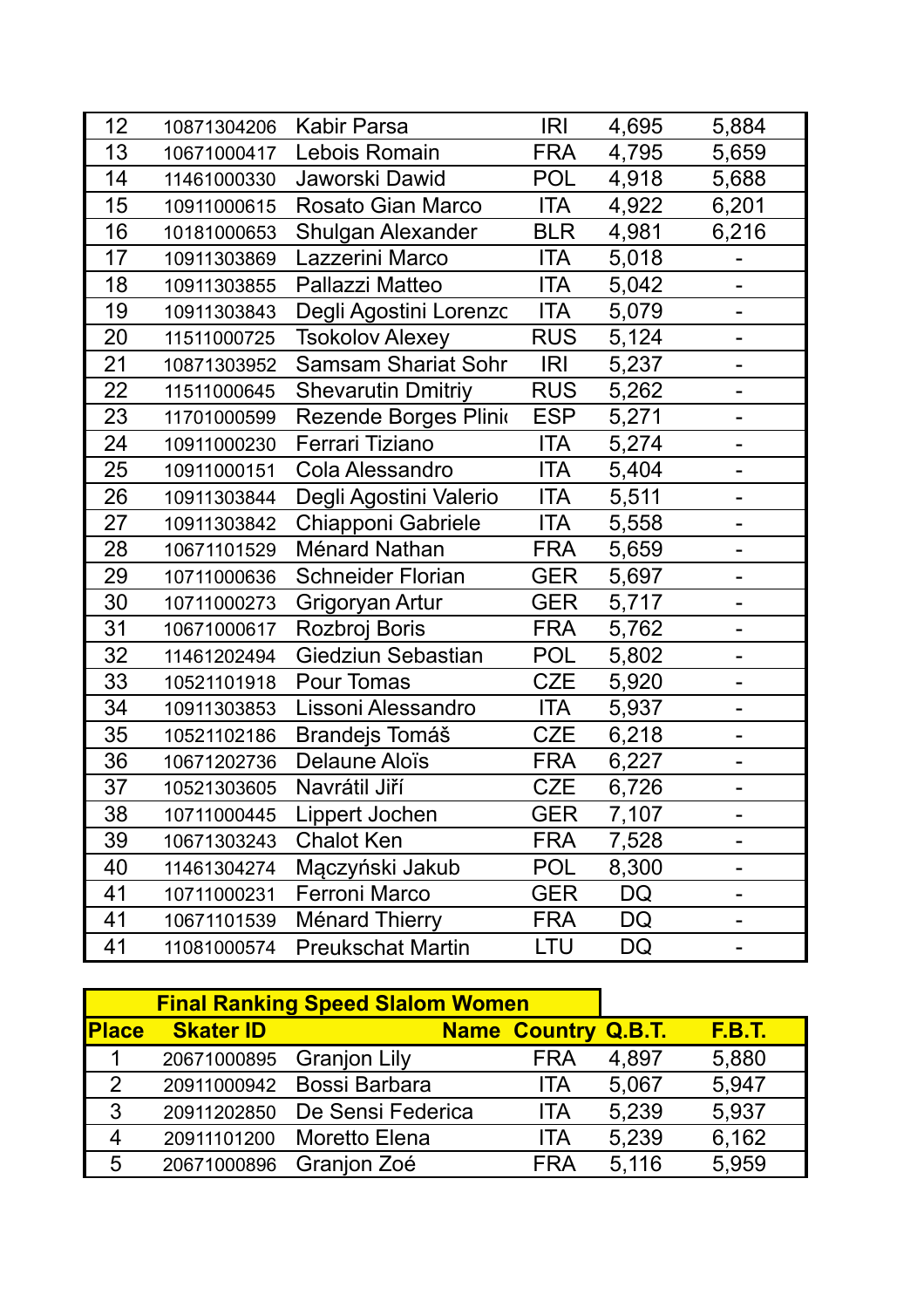| 6  | 20911000949 | Lualdi Chiara              | ITA        | 5,214     | 6,167 |
|----|-------------|----------------------------|------------|-----------|-------|
| 7  | 20911000956 | Morbidoni Camilla          | <b>ITA</b> | 5,303     | 6,454 |
| 8  | 20911303706 | Conzi Francesca            | <b>ITA</b> | 5,352     | 6,519 |
| 9  | 21461000983 | Czapla Ewelina             | <b>POL</b> | 5,363     |       |
| 10 | 21461000984 | Czapla Justyna             | <b>POL</b> | 5,377     |       |
| 11 | 20911000941 | <b>Bertelli Federica</b>   | ITA        | 5,429     |       |
| 12 | 20911000958 | <b>Puricelli Chiara</b>    | <b>ITA</b> | 5,545     |       |
| 13 | 21461000999 | <b>Prucnal Angelika</b>    | <b>POL</b> | 5,551     |       |
| 14 | 21891001092 | Komarchuk Ksenija          | <b>UKR</b> | 5,825     |       |
| 15 | 21511001011 | <b>Kuznetsova Daria</b>    | <b>RUS</b> | 5,976     |       |
| 16 | 20911303870 | <b>Brivio Francesca</b>    | <b>ITA</b> | 6,040     |       |
| 17 | 20711000931 | Ziertmann Anya             | <b>GER</b> | 6,050     |       |
| 18 | 21461000980 | Bednarska Izabela          | <b>POL</b> | 6,112     |       |
| 19 | 20521101912 | Szabová Eliška             | <b>CZE</b> | 6,124     |       |
| 20 | 21891001087 | <b>Boiko Maryna</b>        | <b>UKR</b> | 6,342     |       |
| 21 | 20521102191 | Navrátilová Hana           | <b>CZE</b> | 7,387     |       |
| 22 | 20711303282 | Dittmann Vanessa           | <b>GER</b> | 8,386     |       |
| 23 | 21461000985 | Czapla Paulina             | <b>POL</b> | DQ        |       |
| 23 | 21701202559 | <b>Fatmi Garcia Miriam</b> | <b>ESP</b> | <b>DQ</b> |       |
| 23 | 20911202698 | Munari Vittoria            | <b>ITA</b> | DQ        |       |

|             | <b>Final Ranking freestyle Slides Men</b> |                            |             |  |
|-------------|-------------------------------------------|----------------------------|-------------|--|
| <b>Rank</b> | <b>Skater ID</b>                          | <b>Name</b>                | <b>Ctry</b> |  |
| 1           | 10671000617                               | <b>Tsokolov Alexey</b>     | <b>RUS</b>  |  |
| 2           | 11511000725                               | Rozbroj Boris              | <b>FRA</b>  |  |
| 3           | 10521101918                               | <b>Pour Tomas</b>          | <b>CZE</b>  |  |
| 4           | 10911000230                               | Ferrari Tiziano            | <b>ITA</b>  |  |
| 5           | 10911202641                               | Rosato Roberto             | <b>ITA</b>  |  |
| 6           | 10911202641                               | <b>Rezende Borges Math</b> | <b>ESP</b>  |  |
| 7           | 11461000330                               | Jaworski Dawid             | <b>POL</b>  |  |
| 8           | 10671202736                               | Delaune Aloïs              | <b>FRA</b>  |  |
| 9           | 10871304206                               | <b>Kabir Parsa</b>         | IRI         |  |
| 9           | 10521102186                               | <b>Brandejs Tomáš</b>      | CZE         |  |

| <b>Final Ranking freestyle Slides Women</b> |                  |                              |             |  |  |  |
|---------------------------------------------|------------------|------------------------------|-------------|--|--|--|
| <b>Rank</b>                                 | <b>Skater ID</b> | <b>Name</b>                  | <b>Ctry</b> |  |  |  |
| 1                                           |                  | 20911000949 Lubianaia Anna   | <b>RUS</b>  |  |  |  |
| $\overline{2}$                              | 21461000999      | Lualdi Chiara                | <b>ITA</b>  |  |  |  |
| 3                                           | 21511303728      | Lim Carlyle                  | <b>MAS</b>  |  |  |  |
|                                             |                  | 21131202590 Prucnal Angelika | P()         |  |  |  |